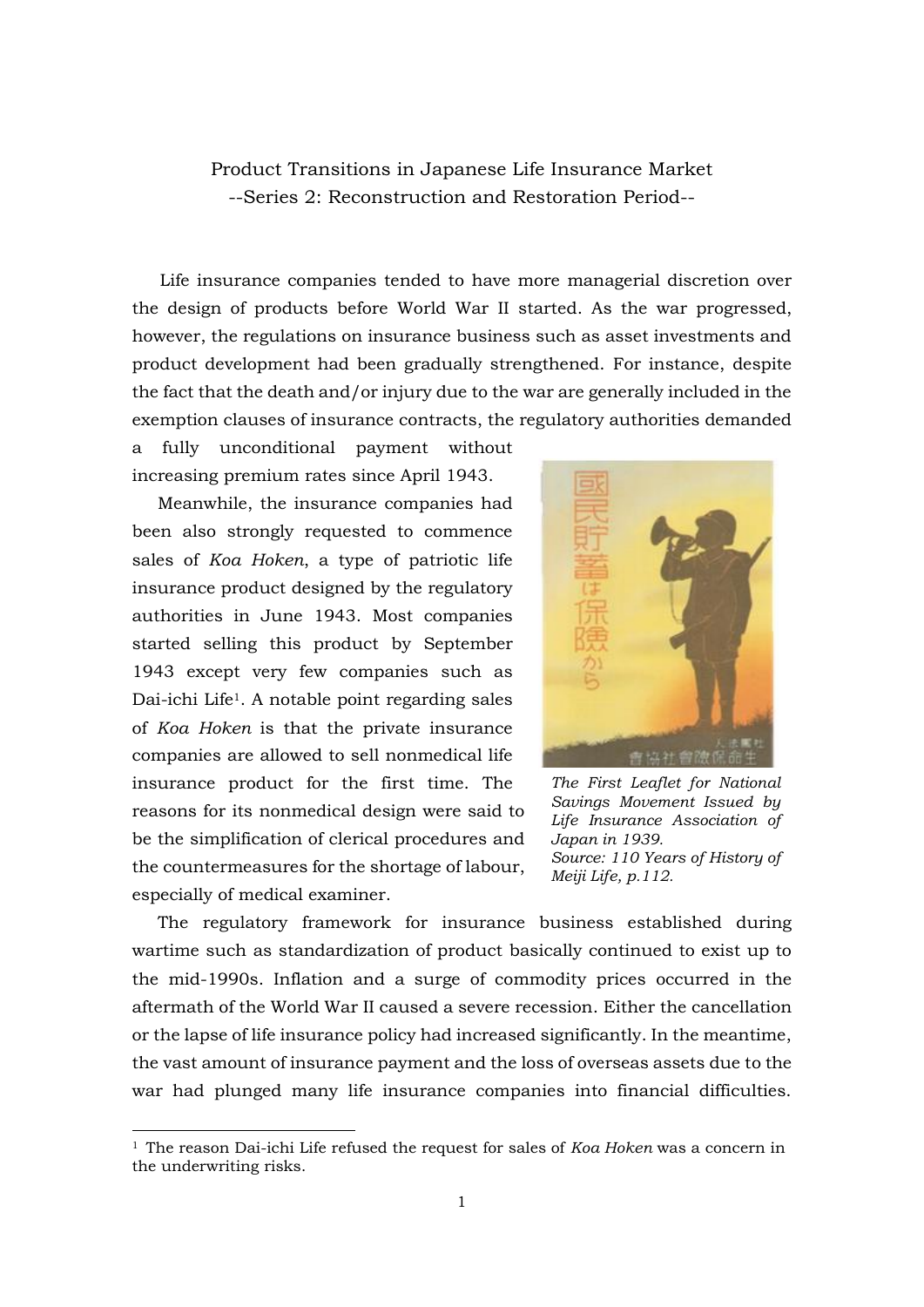Under such circumstances, the regulatory authorities released several polices to reconstruct the insurance industry.

Firstly, a premium raise to cope with increasing costs and expenses of life insurance companies had been initiated by the authorities in April and November 1946, which were so-called Standard Premium and Provisional Premium respectively. It means a uniform premium system had been accomplished as the latter official premium rates were adopted by all insurance companies in January 1947.

Secondly, the authorities urged the insurance companies to commence the sales of term life insurance product in spite of its poor performance during the pre-war period as we mentioned in the previous report. The background of this movement was that endowment insurance products were still the main products of most companies but its high premium rates hampered the purchase motivation of consumers when Japan's economy was in the midst of a deep recession. As a result, many insurance companies started the term life insurance business from 1946.

Thirdly, deregulations of nonmedical monthly instalment life insurance and nonmedical group term life insurance were implemented in 1946 and 1947 respectively. The former type of products had been monopolized by the government-owned Postal Life Insurance Service until the partial revision of the Postal Life Insurance Act in October 1946, while the latter type of products had been considered as a legally monopolized business for

-



*A Pamphlet for Monthly Instalment Insurance Issued by Daido Life. Source: Daido Life- 100 Years of Challenge and Creation, p.45*

Nippon Dantai Life Insurance Company<sup>2</sup> until the enforcement of Japanese Antimonopoly Act in April 1947. Meiji Life was the first company moving into the above deregulated insurance markets in 1948, and most companies joined the business as well by the end of 19513.

<sup>2</sup> Nippon Dantai Life Insurance Company was a domestic life insurance company, established in September 1934. The company specialized in group life insurance business until April 1947.

<sup>3</sup> Dai-ichi Life introduced its first nonmedical product in September 1947.